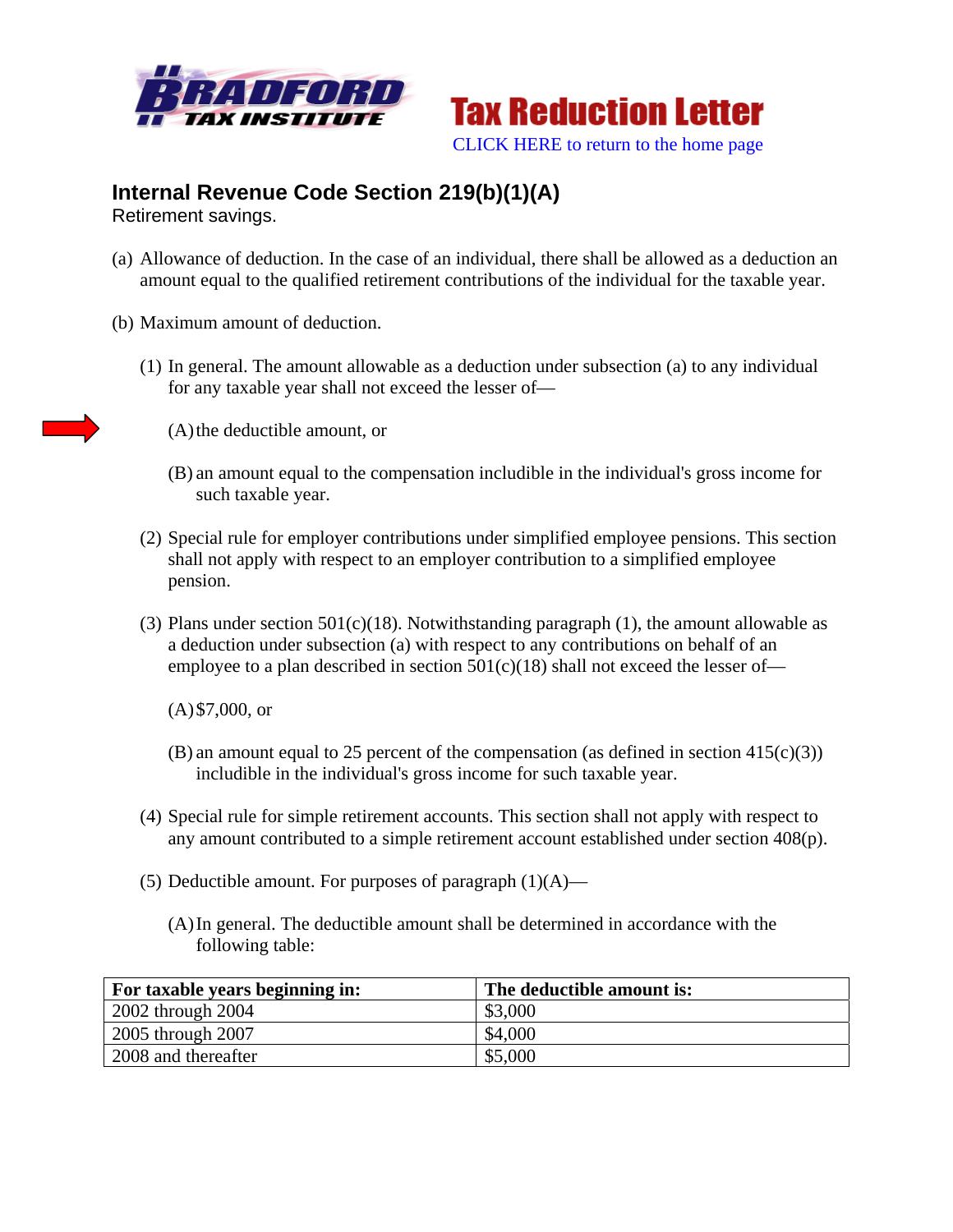- (B) Catch-up contributions for individuals 50 or older.
	- (i) In general. In the case of an individual who has attained the age of 50 before the close of the taxable year, the deductible amount for such taxable year shall be increased by the applicable amount.
	- (ii) Applicable amount. For purposes of clause (i), the applicable amount shall be the amount determined in accordance with the following table:

| <b>For taxable years beginning in:</b> | The applicable amount is: |
|----------------------------------------|---------------------------|
| $\vert$ 2002 through 2005              | \$500                     |
| 2006 and thereafter                    | \$1,000                   |

- (C) Catchup contributions for certain individuals.
	- (i) In general. In the case of an applicable individual who elects to make a qualified retirement contribution in addition to the deductible amount determined under subparagraph (A)—
		- (I) the deductible amount for any taxable year shall be increased by an amount equal to 3 times the applicable amount determined under subparagraph (B) for such taxable year, and
		- (II)subparagraph (B) shall not apply.
	- (ii) Applicable individual. For purposes of this subparagraph, the term "applicable individual" means, with respect to any taxable year, any individual who was a qualified participant in a qualified cash or deferred arrangement (as defined in section  $401(k)$ ) of an employer described in clause (iii) under which the employer matched at least 50 percent of the employee's contributions to such arrangement with stock of such employer.
	- (iii)Employer described. An employer is described in this clause if, in any taxable year preceding the taxable year described in clause (ii)—
		- (I) such employer (or any controlling corporation of such employer) was a debtor in a case under title 11 of the United States Code, or similar Federal or State law, and
		- (II)such employer (or any other person) was subject to an indictment or conviction resulting from business transactions related to such case.
	- (iv)Qualified participant. For purposes of clause (ii), the term "qualified participant" means any applicable individual who was a participant in the cash or deferred arrangement described in such clause on the date that is 6 months before the filing of the case described in clause (iii).
	- (v) Termination. This subparagraph shall not apply to taxable years beginning after December 31, 2009.